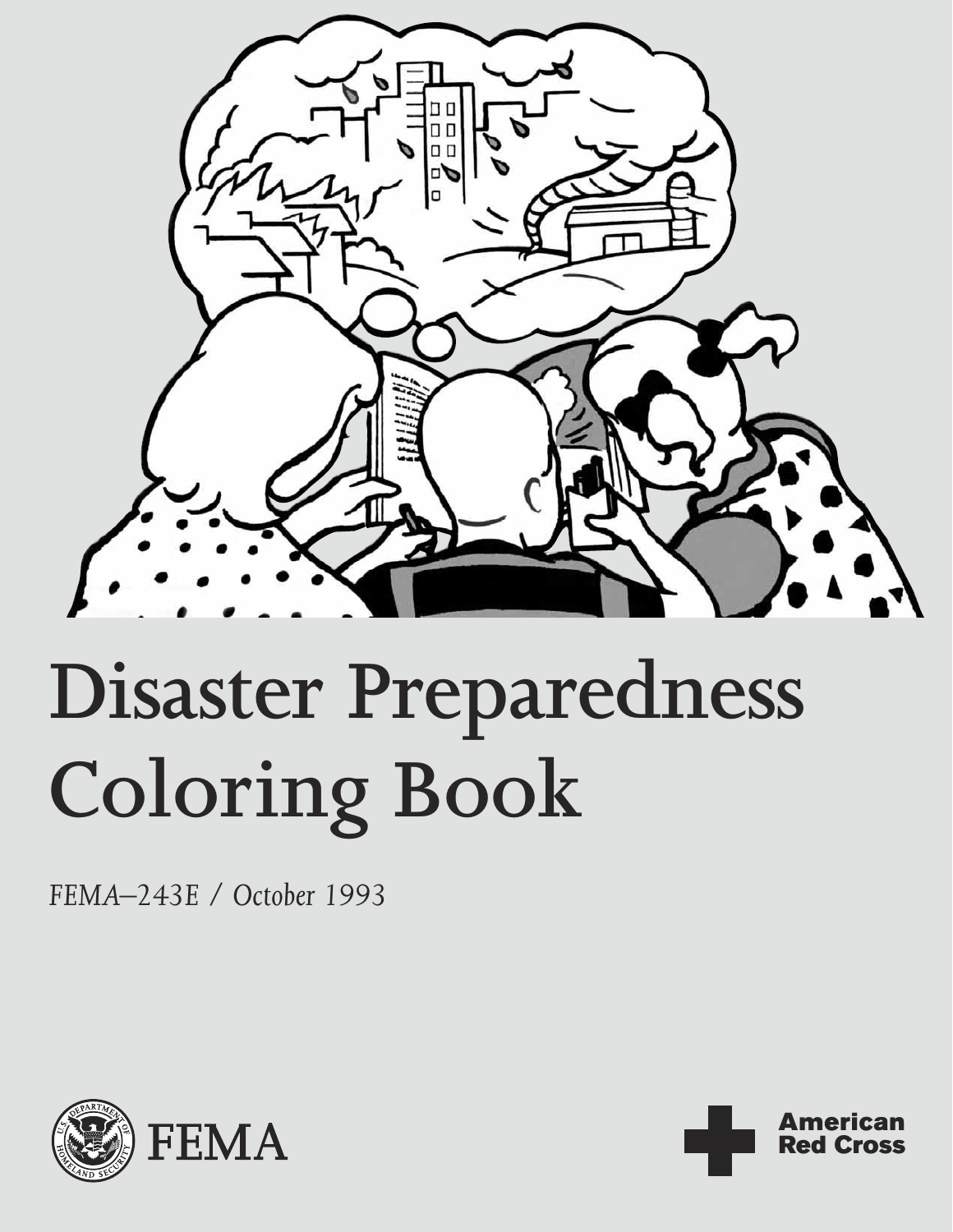



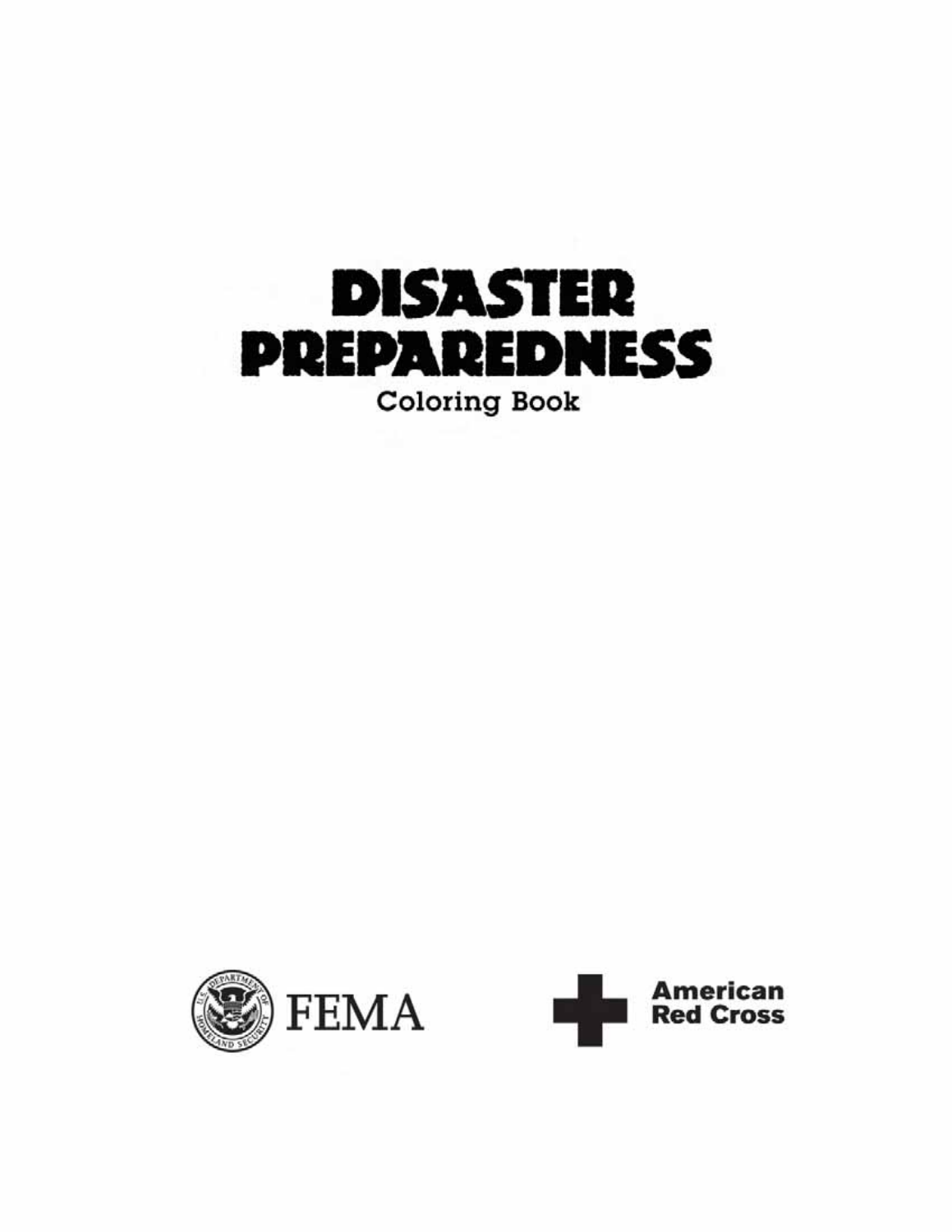### Fire... Hurricane... Flood... Thunderstorm...

### Dear Parent or Educator,

 $\mathbf N$  ews stories of disaster regularly make headlines around the globe.<br>As you've watched others deal with these emergencies, you may As you've watched others deal with these emergencies, you may have wondered what would happen if a disaster struck closer to home.

For parents or teachers of young children, the thought is even more troubling. How would you and your children cope? Perhaps you've already experienced a disaster — what would you do differently next time? The answer to both questions is clear. Be prepared.

This coloring book is designed for adults and children to work on together. Children can learn about fire, earthquakes, floods, tornados and other disasters, as well as how to protect themselves — all while having fun coloring.

Work through each section with children to make sure they understand the concepts and learn important safety messages. To help you do this, each coloring page is accompanied by key points to talk about and action steps to take. You may want to review this information before meeting with children. The coloring book ends with a "quiz" that can help you find out if they learned the information. From time to time, quiz children again and practice key steps to help them remember what to do.

Children are wonderful at adapting to situations when they know what to expect. By creating a family disaster plan, you can help children be ready to deal with emergencies.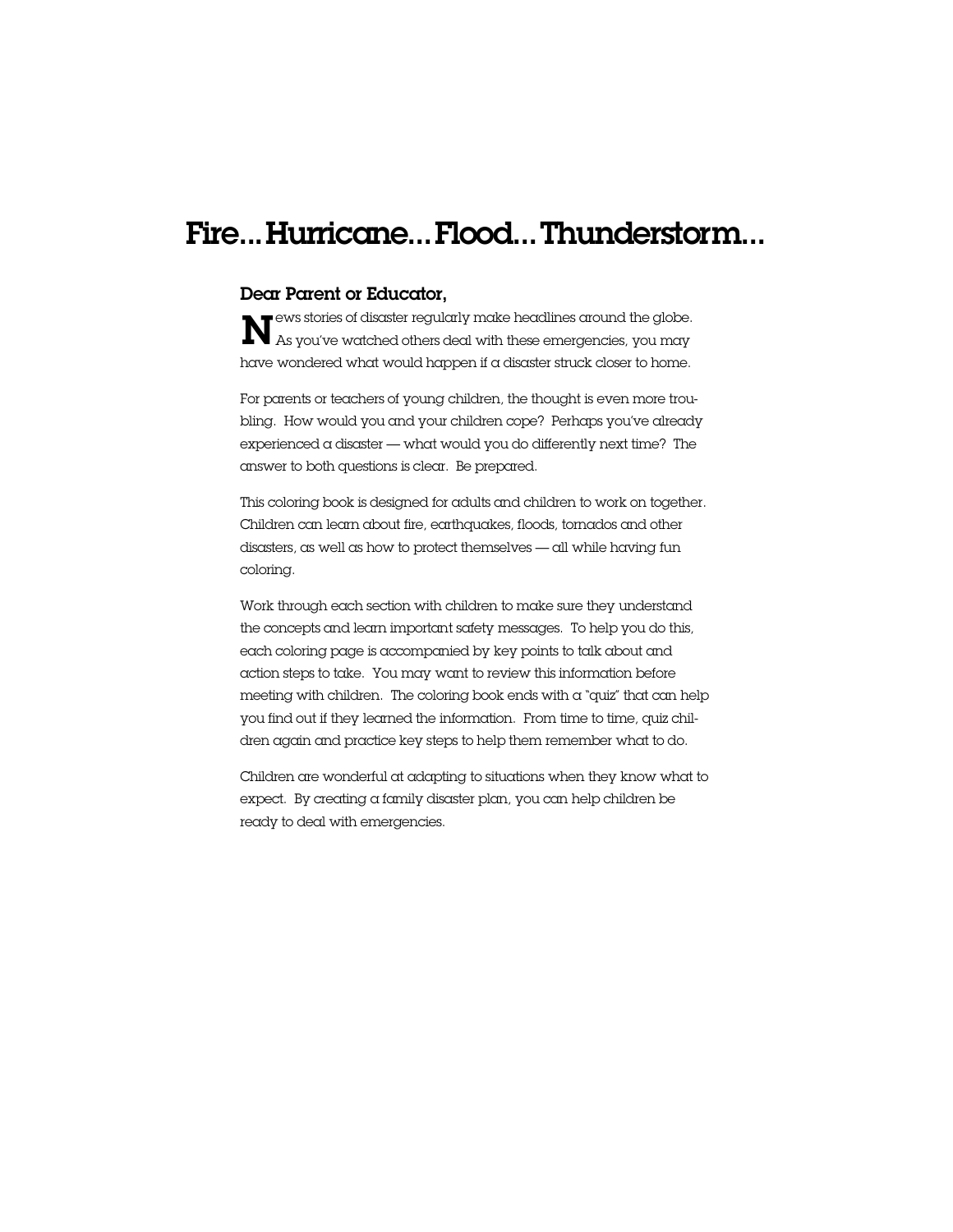### Tornado... Earthquake... Winter Storm...

### Hey Kids!

Wind makes kites fly. Fire can keep us warm. And rain helps flowers grow. But sometimes the wind blows too hard, fires get too big or it rains too much.

### Learn what to do when nature shows off!

This book will help you. But you'll need to ask an adult to work with you. Get Mom, Dad, your teacher or an adult friend to read this book while you color.

### Have fun!

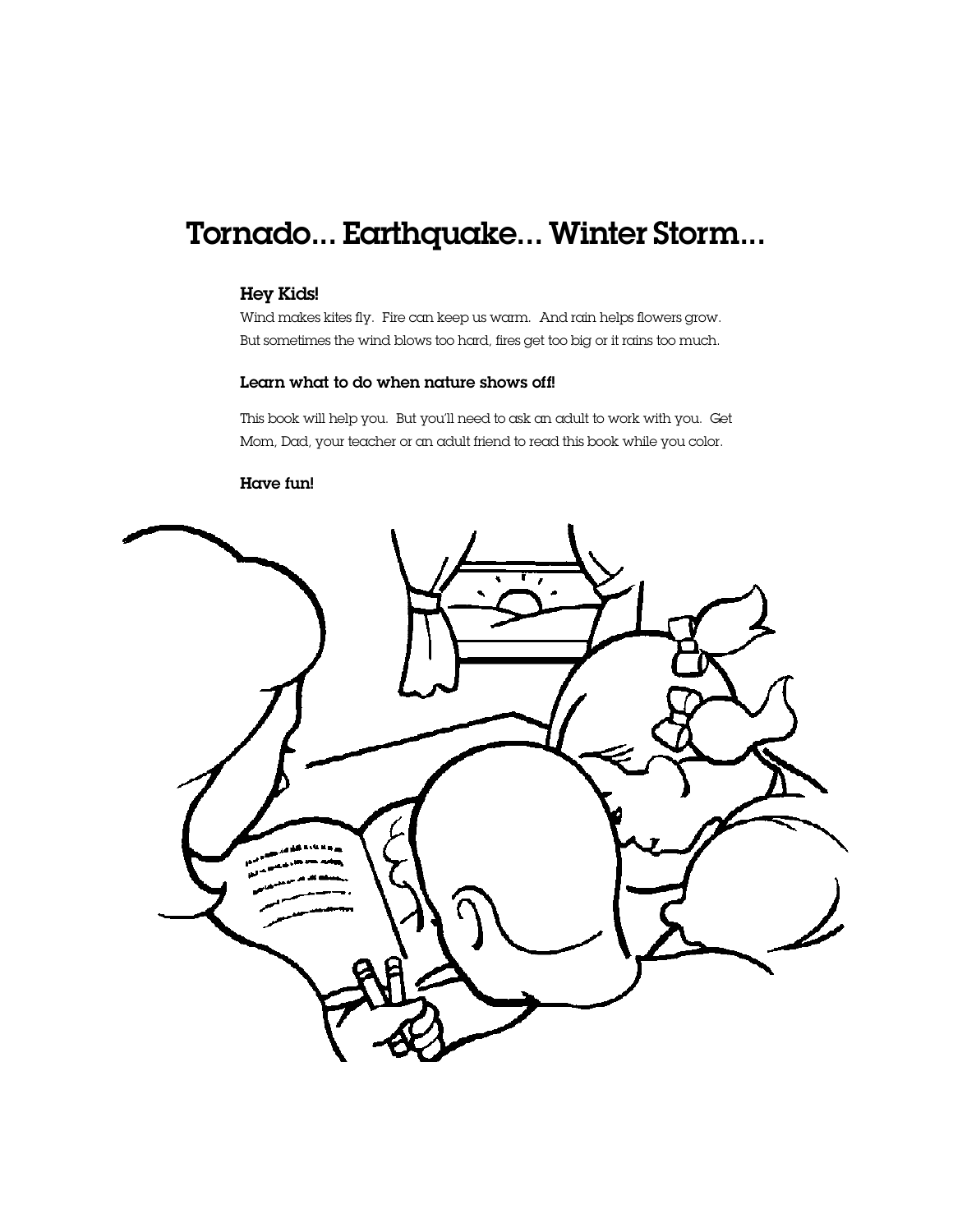# Natural Disasters

Disasters can strike quickly and without warning. While  $\alpha$  disaster is frightening for adults, it can be traumatic for children if they don't know what to do.

elp children understand the concept  $\blacksquare$  and  $\blacksquare$  elp children u<br>and  $\blacksquare$  of a disaster...

• Explain that nature sometimes provides "too much of a good thing" — fire, rain, wind, snow. Tell them that a disaster is when something happens that could hurt people, cause damage or cut off utilities such as water, telephones or electricity.

• Give examples of several disasters that could happen in your community. To get this information, contact your local office of emergency management or local American Red Cross chapter. Ask what disasters are most likely to happen and request information on how to prepare for them.

• Talk about typical effects that children can relate to, such as loss of electricity, water and telephone service.

• Explain that when people know what to do — and practice in advance — everyone is better able to handle emergencies. That's why we need to create a family disaster plan.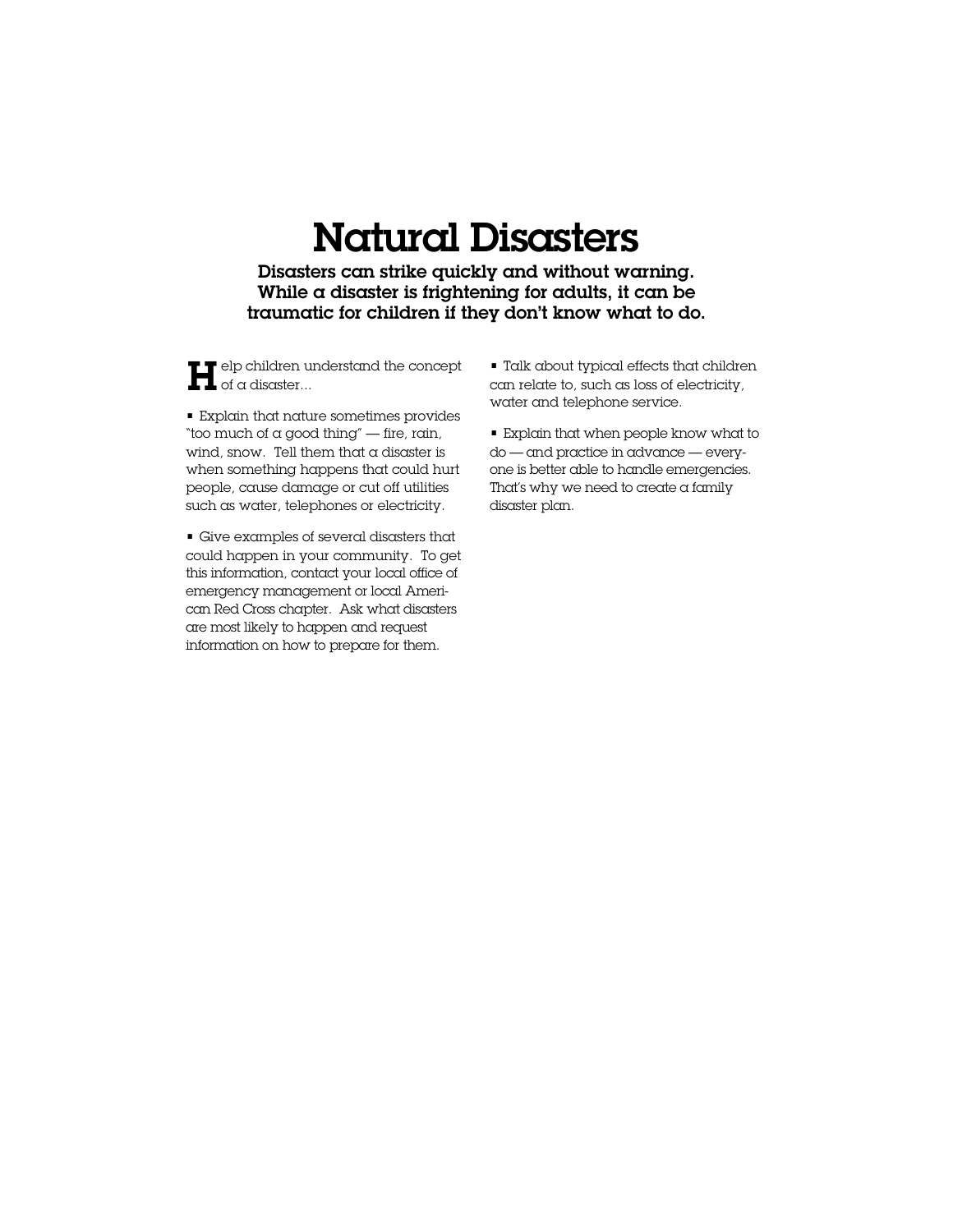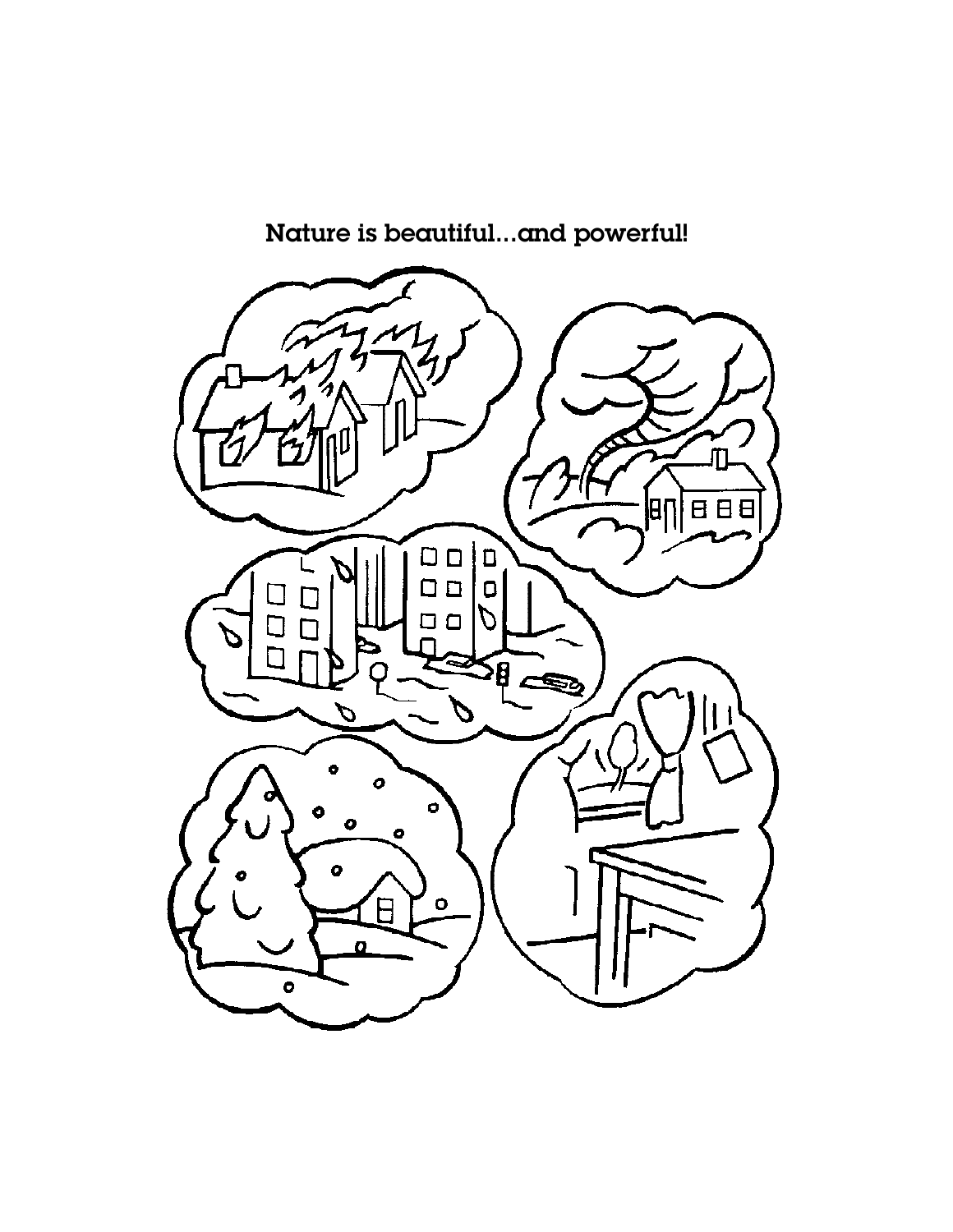## **Emergencies**

Even very young children can be taught how and when to call for help.

### Action Steps for Adults

• Help children recognize the warning signs for the disasters that could happen in your community. You can get this information from your local emergency management office or American Red Cross chapter.



• Tell children that in a disaster there are many people who can help them. Talk about ways that an emergency manager, Red

Cross volunteer, police officer, firefighter, teacher, neighbor, doctor or utility worker might help following a disaster.

• Teach children how and when to call for help. Check the telephone directory for local emergency telephone numbers. If you live in a 9-1-1 service area, teach children to call 9-1-1. At home, post emergency telephone numbers by all phones and explain when to call each number.

• Even very young children can be taught how and when to call for emergency assistance. If a child can't read, this emergency telephone number chart has pictures that may help him or her identify the correct number to call. As you explain each picture, have the child color the symbol on the chart.

• Take a first aid and CPR course. These are critical skills, and learning can be a fun activity for older children. Contact your local office of emergency management, American Red Cross chapter or hospital for information.

• At home, ask an out-of-state friend to be your family "check-in" contact. After a disaster, long-distance telephone lines often remain in service even when local lines are down. Tell children to call this "check-in" contact if they are separated from the family in an emergency. Help them memorize the telephone number, or write it down on a card they can keep with them.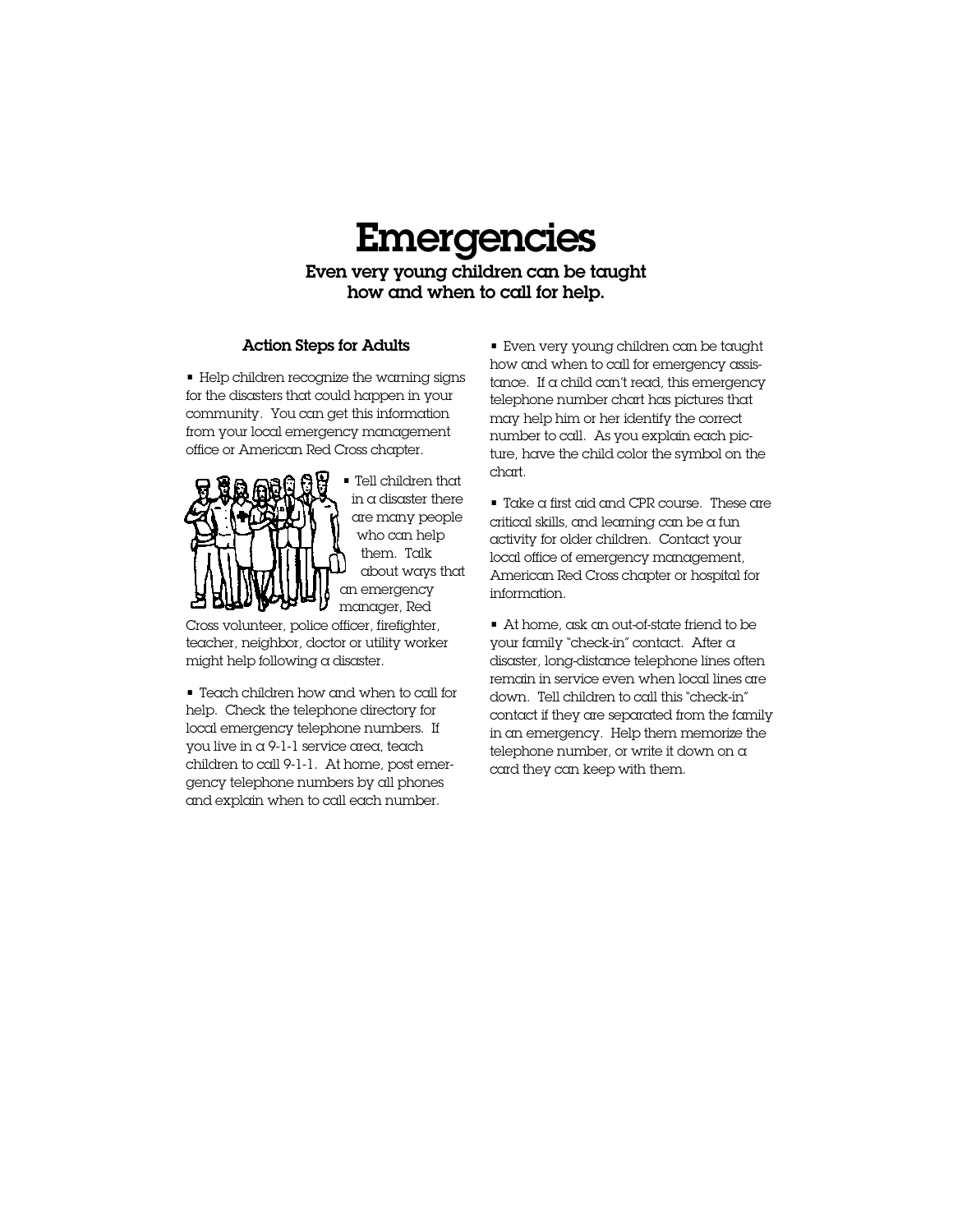# Emergency Phone Numbers

|           |        | ☆              |
|-----------|--------|----------------|
| Ambulance | Fire   | Police/Sheriff |
|           |        |                |
| Mother    | Father | Other          |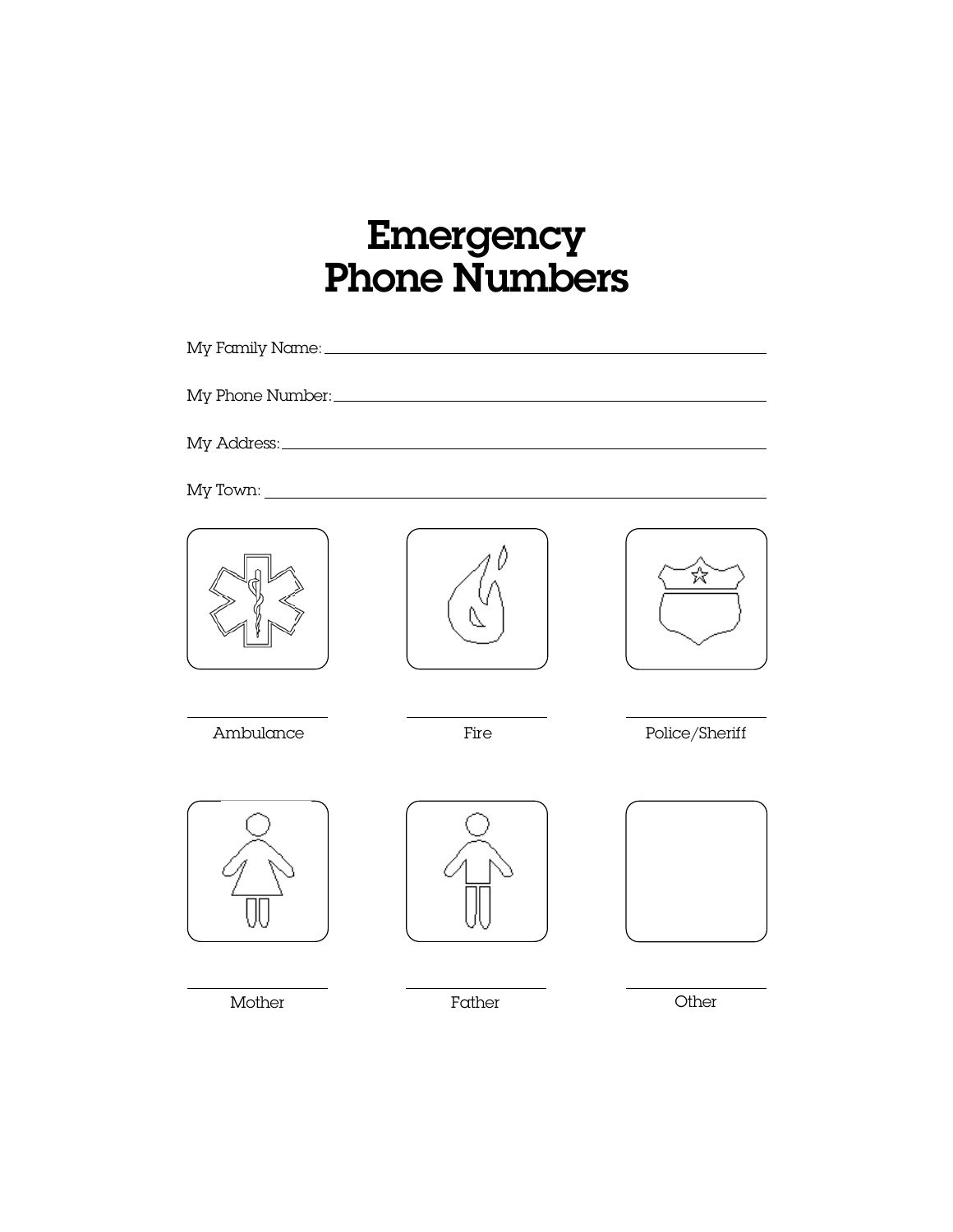### Fire

### Fire is the disaster that families are most likely to experience.

At home:

**a** calk with children about fire safety, and practice these activities with them. Kee **L** practice these activities with them. Keep in mind that children under age five are at highest risk.

#### Safety Messages for Kids

• "Matches and lighters are tools, not toys. These tools help adults use fire properly. If you see someone playing with fire, tell an adult right away."

 $\blacksquare$  "If a fire starts in your home or you hear the smoke detector alarm, yell 'Fire!' several times and go outside right away. If you live in  $\alpha$  building with elevators, use the stairs. Never try to hide from fire. Leave all your things where they are. Once you are outside, go to your meeting place and then send one person for help."

• "If your clothes catch fire...stop, drop and roll. Stop what you are doing, drop to the ground, cover your face and roll over and over until the flames go out. Running will only make the fire worse."

#### Action Steps for Adults

• Show children how to crawl low, under the smoke to escape. Explain that they should  $fee$ l a door before opening it. If the door is cool, open it slowly. If the door is hot, find another way out. If they cannot get outside safely, instruct them to hang a sheet outside a window so firefighters can find them.

• Practice "stop, drop and roll" with children. Explain that running away will only make the fire burn faster.

 $\blacksquare$  Choose an outside meeting place, such as a tree, street corner or mailbox. Make sure it will be a safe distance from heat, smoke and flames. Tell children to go directly to this meeting place in case of a fire. This plan will help you know quickly if everyone got out safely.

• Make sure that children understand that once they are outside, they should stay outside. Children are often concerned about the safety of their pets, so discuss this issue before  $\alpha$ fire starts.

• Find two ways to escape from every room and practice getting out of your home during the day and at night. Chart these escape routes on your own "home escape plan." If you have an escape ladder, show kids where it's kept and how to use it.

• Practice your home escape plan at least twice a year. Quiz children every six months so they'll remember what to do and where to meet.

• Install smoke detectors on every level of your home, especially near bedrooms. Clean and test them monthly, and change the batteries at least once a year. Make sure children know what your smoke detector sounds like.

• Check electrical wiring in your home. Fix frayed extension cords, exposed wires or loose plugs.

• Make sure your home heating source is clean and in working order. Many home fires are started by faulty furnaces or stoves, cracked or rusted furnace parts and chimneys with creosote build-up.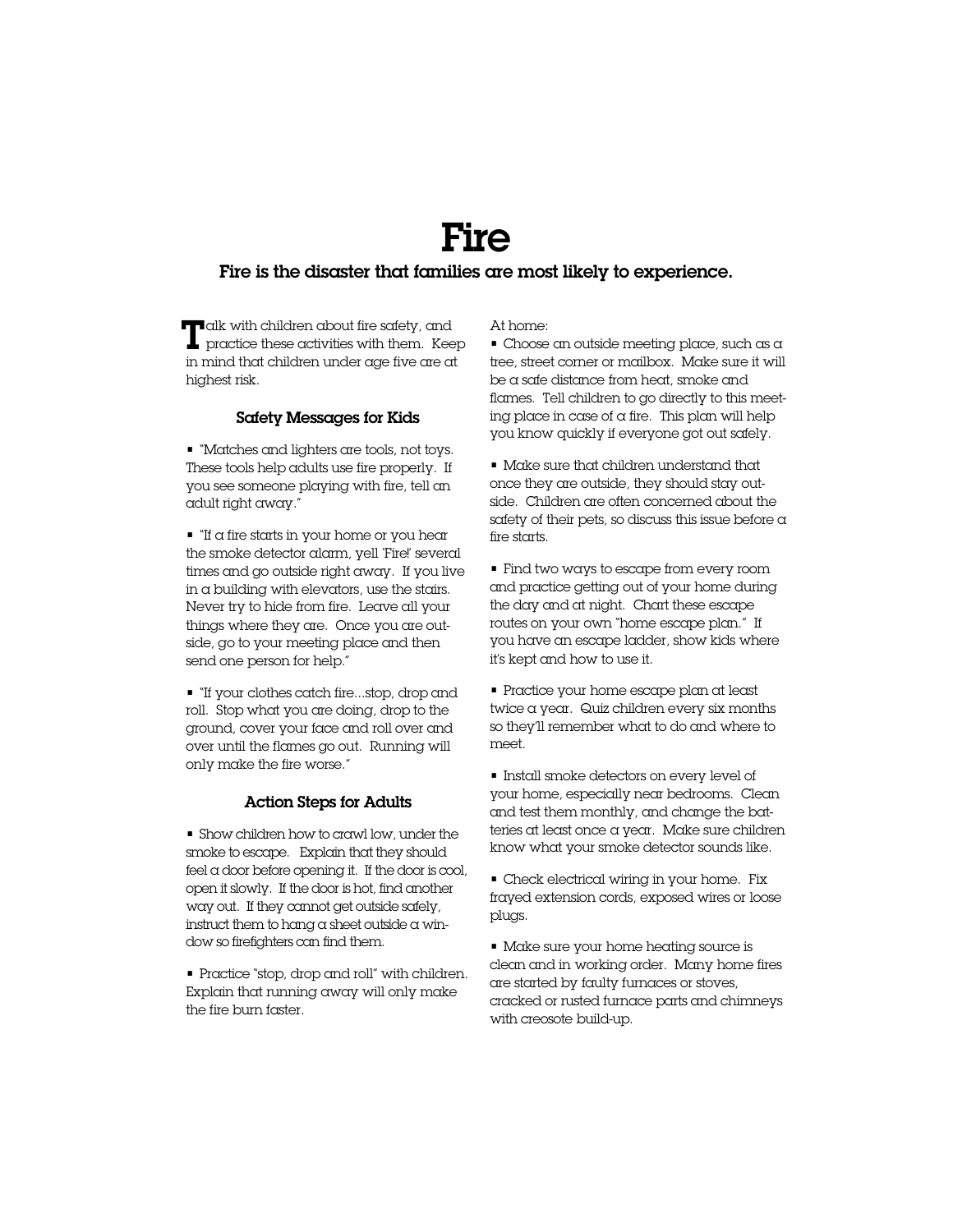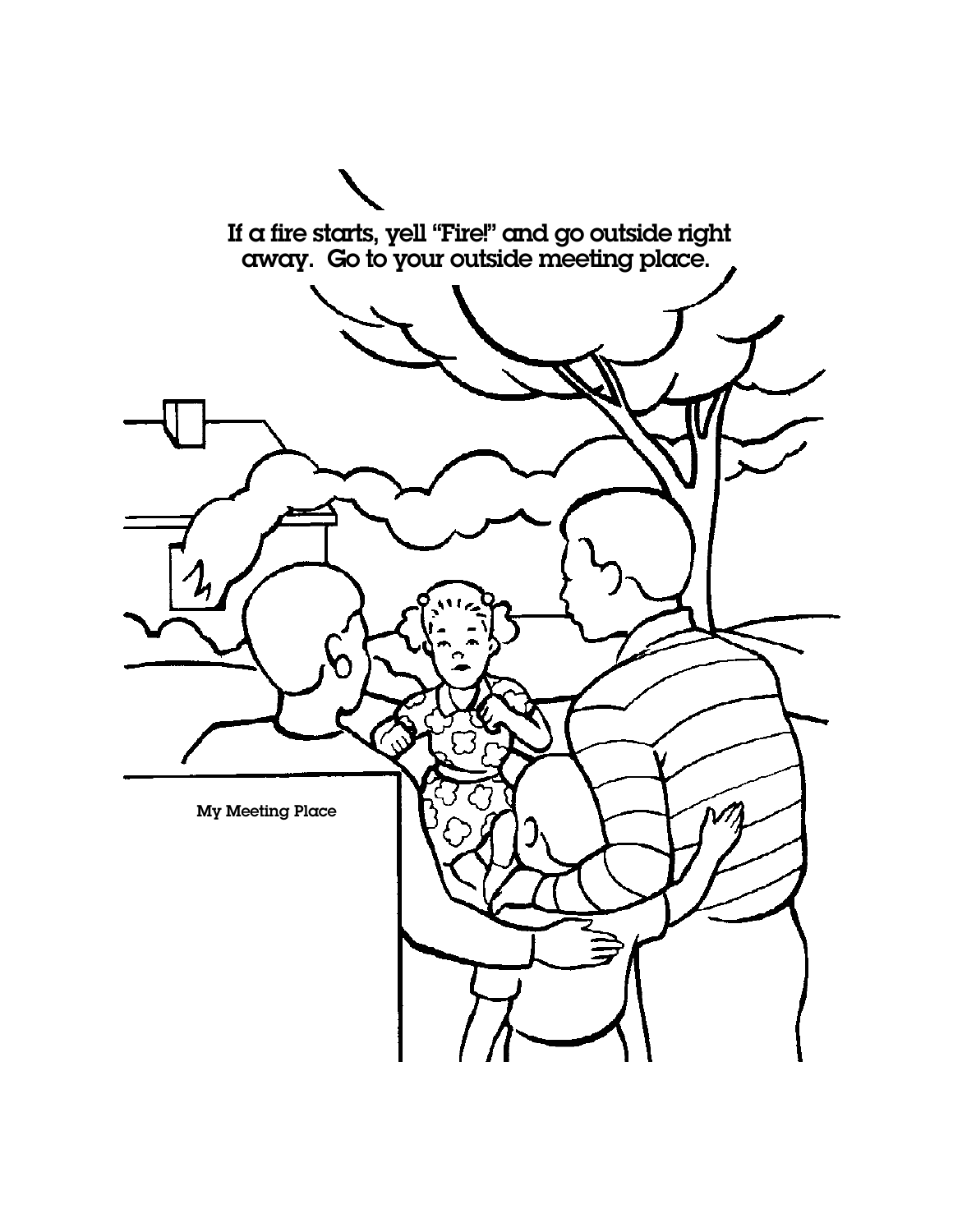# Thunderstorms

Lightning always accompanies a thunderstorm. And lightning can strike the same place twice!

 thunderstorm is a storm with lightning  $\sum$  thunderstorm is a storm with lightning caused by changes in air pressure. Severe thunderstorms can bring heavy rains (which can cause flash flooding), strong winds, hail and tornados. At any given moment, nearly 1,800 thunderstorms are in progress over the face of the earth!

The sound of thunder can be especially frightening for young children. Take the "scariness" away by teaching them what to expect during a thunderstorm and how to be safe.

#### Safety Messages for Kids

 $\blacksquare$  "If you see or hear a thunderstorm coming, go inside a sturdy building or  $c$ ar."

• "If you can't get inside...or if you feel your hair stand on end, which means lightning is about to strike...hurry to a low, open space *immediately*. Crouch down and

place your hands on your knees.



Move away from tall things like trees, towers, fences, telephone lines or power lines. They attract lightning. Never stand underneath a single large tree out in the open because lightning will hit the highest point in an area.

And stay away from metal things that lightning may strike, such as umbrellas, baseball bats, fishing rods, camping equipment and bicycles."

• "If you are boating or swimming, get to land *immediately.*"

• "Lightning can cause electric appliances, including televisions and telephones, to become dangerous during a thunderstorm. Turn off the air conditioner and television, and stay off the phone until the storm is over."

#### Action Steps for Adults

 $\blacksquare$  Explain what to expect during a thunderstorm. Describe the loud thunder and flashes of lightning. Make sure children understand that they can stay safe.

• Talk about the danger signs; dark, towering clouds or distant lightning and thunder can signal an approaching thunderstorm.

• Practice the "crouch down" position with children.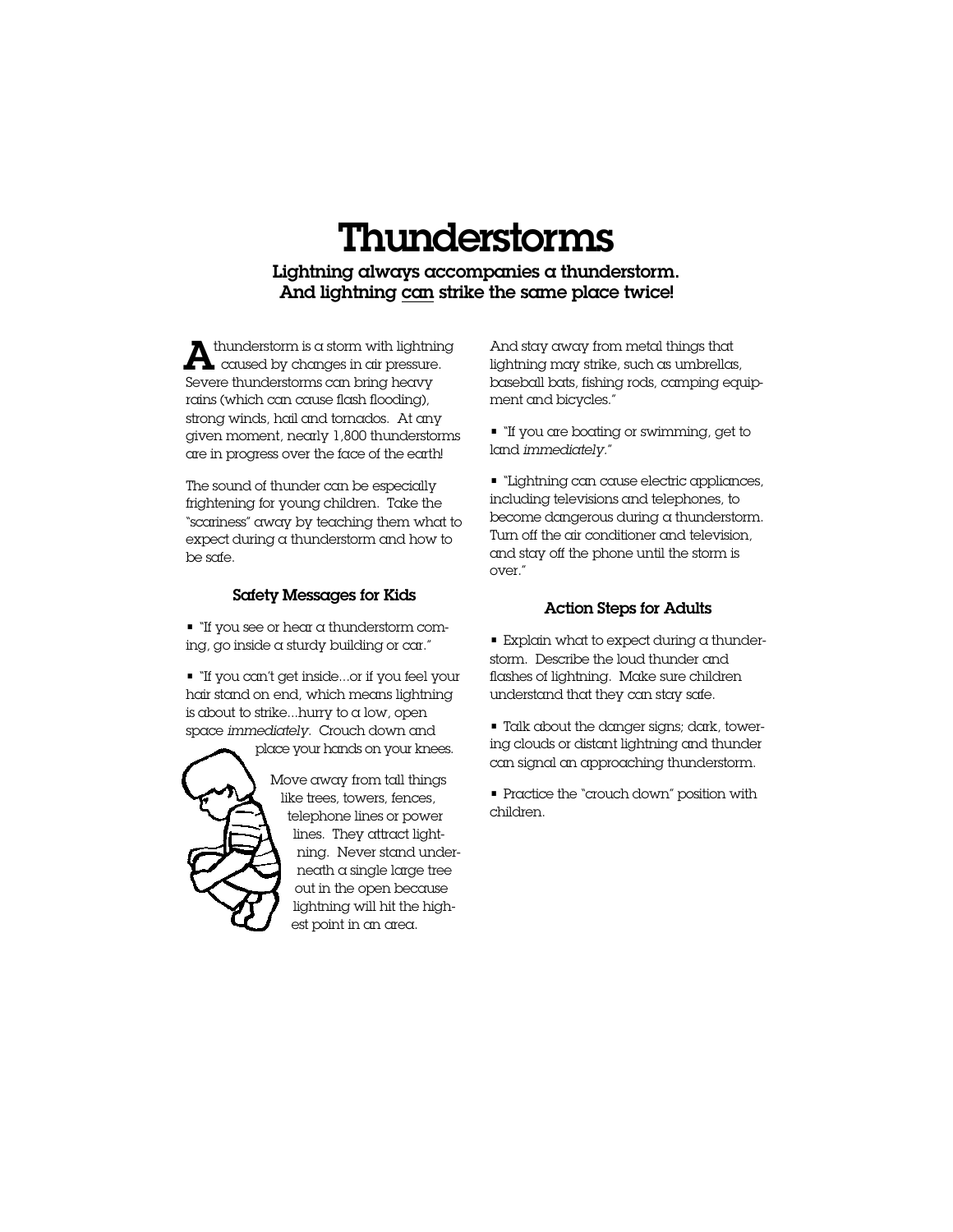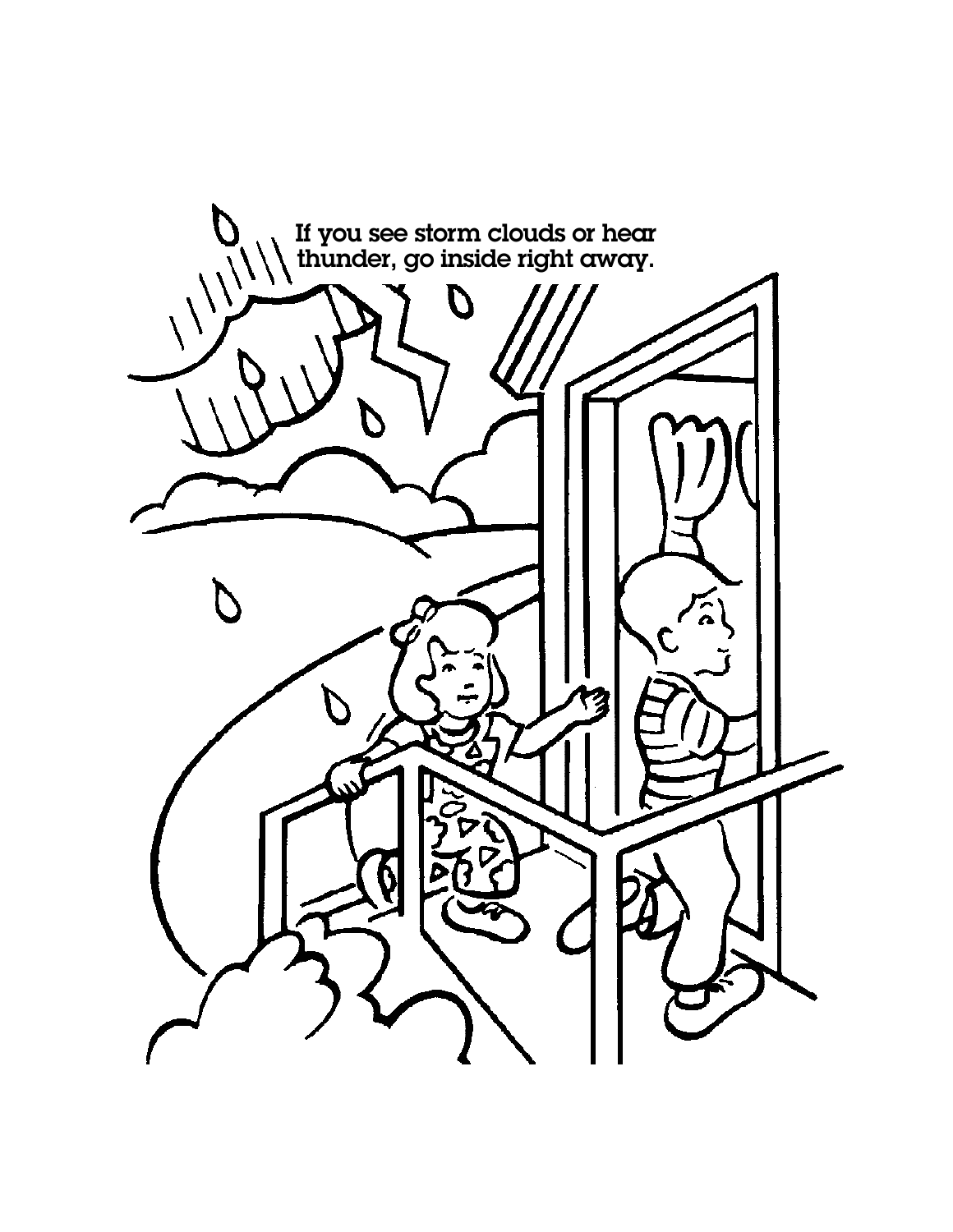# Tornados

Tornados are nature's most violent storms they can devastate an area in seconds.

tornado appears as a rotating, funnel- $\sum_{n=1}^{\infty} \text{smooth appears as a rotating, funr.}$ with whirling winds of up to 200 miles per hour. A tornado spins like a top and may sound like an airplane or train. Most tornados travel a distance of about 10 miles, although "tornado tracks" of 200 miles have been reported. Tornados can happen just about anywhere in the United States.

### Safety Messages for Kids

 $\blacksquare$  "Wherever you are, if you hear or see a tornado coming, take cover right away."

 $\blacksquare$  "If you're in a house or apartment building, go to the basement or storm cellar. If there is no basement, go to the middle section of the building on the lowest level and go into a bathroom or closet, if possible."

 $\blacksquare$  "Get under something sturdy, such as a heavy table, and stay there until the danger has passed. Use your arms and hands to protect your head from falling or flying objects."

**•** "If you're outside, in a car or in a mobile home, go immediately to the basement of a nearby sturdy building. If there is no shelter nearby,

lie flat in a low spot. Use your arms and hands to protect your head. If you hear or see water, move quickly to another spot."

### Action Steps for Adults

• With children, find some safe places in your home or classroom. Make sure these places are away from windows and heavy furniture that could tip over. Also, show children an example of a safe place outside.

• Know the terms used on the radio or television that warn of possible approaching tornados:

Tornado Watch: Weather conditions are right for tornados to develop. A watch does not necessarily mean a tornado will develop.

Tornado Warning: A tornado has been sighted and is dangerous. This is the time to go to a safe place and listen to a battery-operated radio for instructions.

• Find out what warning system is used in your community.

 $\blacksquare$  If you live in a single-family home in a tornado-prone area, find out how to reinforce an interior room on the lowest level of your home (such as the basement, storm cellar, bathroom or closet) to use as a shelter.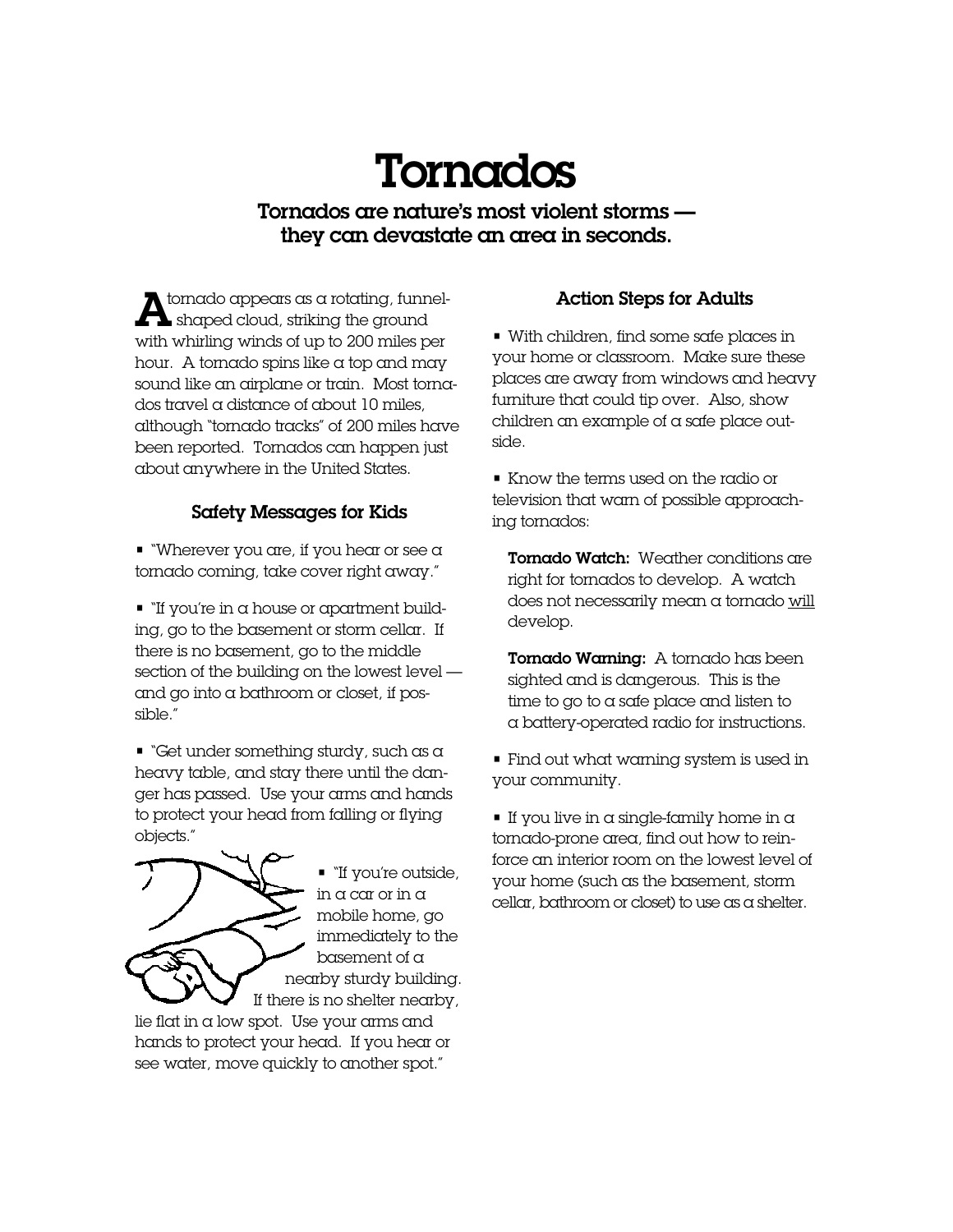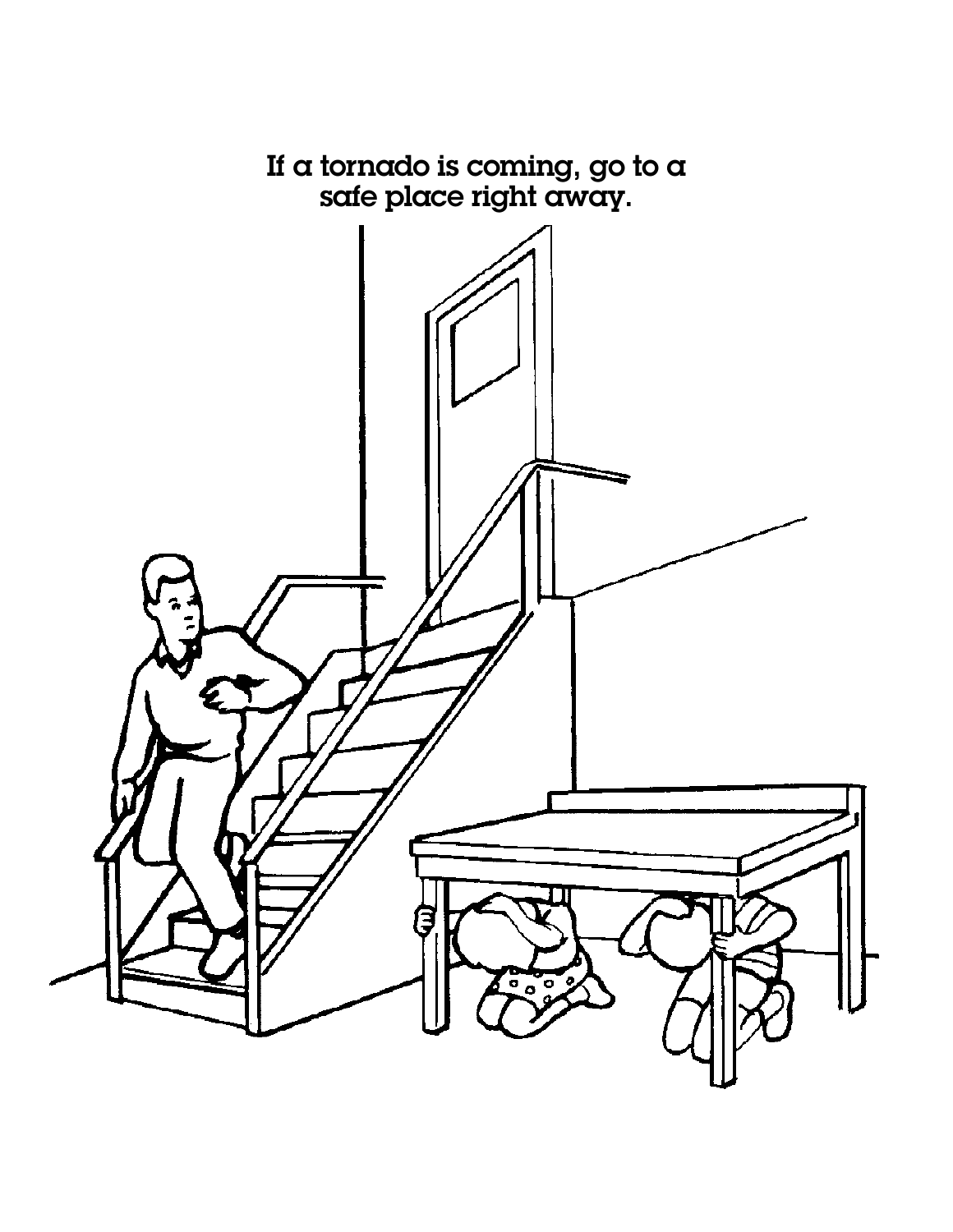# **Hurricane**

A hurricane is a tropical storm with winds reaching 74 miles per hour or more.

 $\blacksquare$  urricane winds blow in a large spiral  $\blacksquare$  around a relatively calm center known as the "eye." The "eye" is generally 20 to 30 miles wide, and the storm may spread outward as far as 400 miles. As a hurricane approaches, the skies will begin to darken and winds will increase. As a hurricane nears land, it can bring heavy rains, strong winds and extremely high tides.

### Safety Messages for Kids



• "During a hurricane *watch,* we'll listen regularly to the radio or television for official instructions."

• "If officials announce a hurricane *warning*, they may ask us to leave our home as soon as possible to be safe. We'll take our disaster supplies kits and go to a shelter or to \_\_\_\_\_\_\_\_\_\_. We'll call our "check-in" contact *(fill in)*so someone will know where we're going."

(Note: For information on how to assemble a disaster supplies kit, please refer to the "Disaster Supplies Kit" section.)

### Action Steps for Adults

• Know the terms used on the radio or television that warn of potential hurricane conditions:

Hurricane Watch: A hurricane *may* strike your area within 24-36 hours.

Hurricane Warning: Hurricane conditions are expected in your area within 24 hours. Coastal areas may need to be evacuated.

• Talk about what you would do in an evacuation. Consider where you would go and what you would take.

• Keep a battery-operated radio in case power goes out.

• Measure and cut plywood to cover your windows.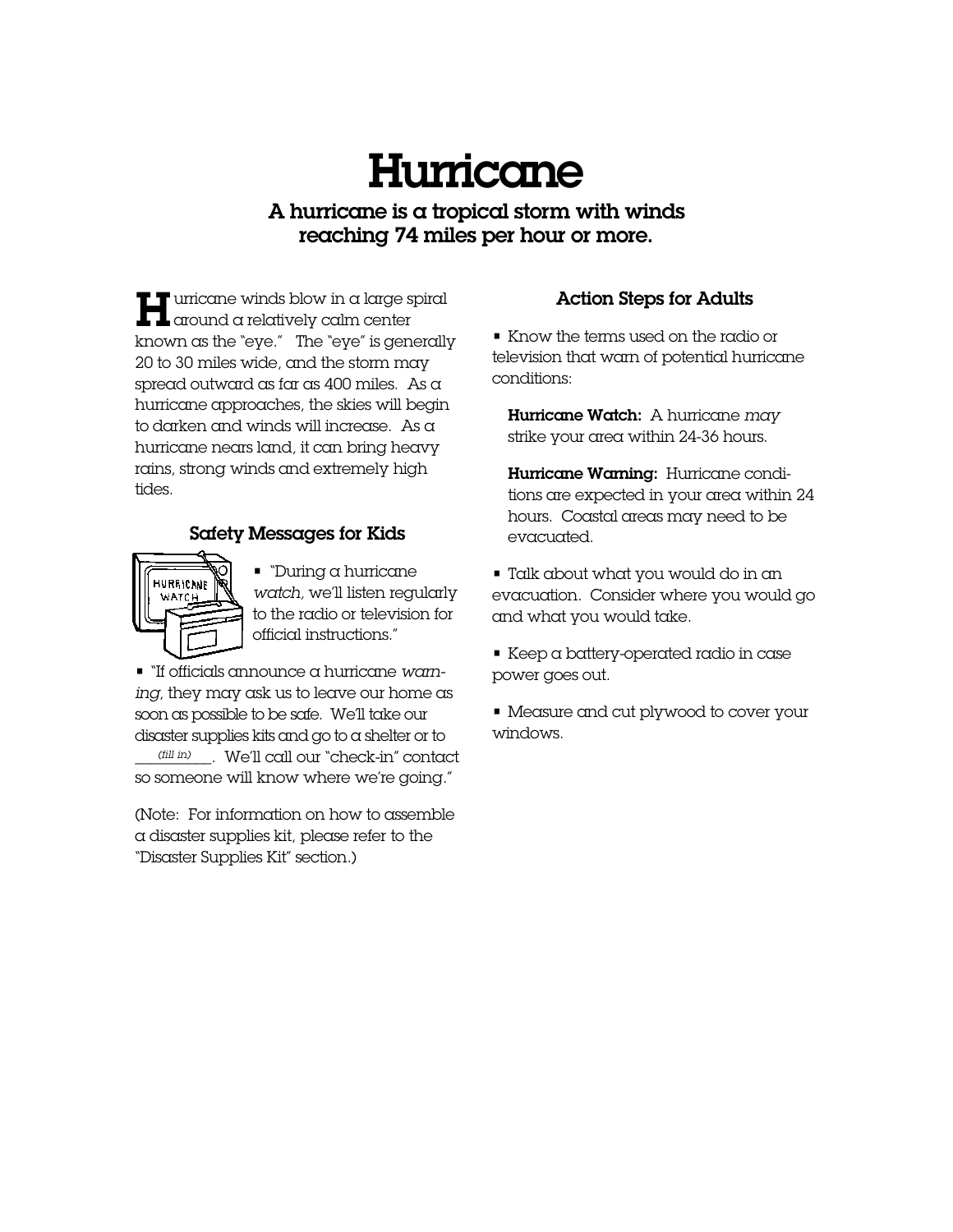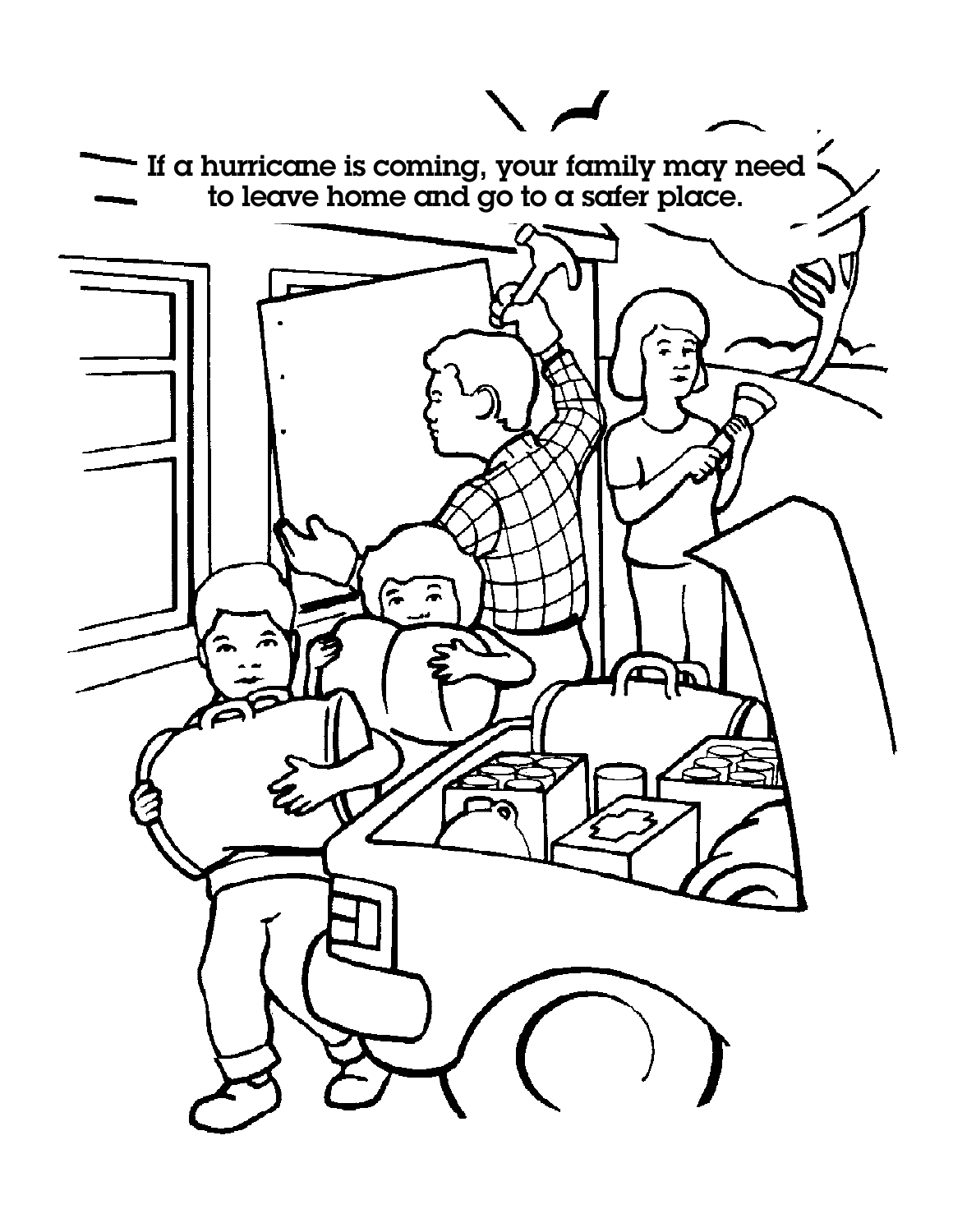# Floods

### Floods are the most common and widespread of all natural hazards.

 $\blacksquare$  ven very small streams, gullies, creeks, The vent very small streams, gullies, creek<br>
The culverts, dry streambeds or low-lying ground that may appear harmless in dry weather can flood.

### Safety Messages for Kids

• "If you come upon flood waters, stop. Turn around and go another way. Climb to higher ground."

"Stay away from flooded areas...even if it seems safe, the water may still be rising. Never try to walk, swim or dive into the water because it may be moving very fast." (NOTE: Less than six inches of fastmoving flood water can knock people off their feet, and two feet of water will float  $\alpha$ car.)

 $\blacksquare$  "If you are in a car, get out immediately and move to higher ground."

• "Watch out for snakes in areas that were flooded."

• "Never play around high water, storm drains, ditches, ravines or culverts."

• "Throw away food that has come into contact with flood waters...eating it could make you very sick."

### Action Steps for Adults

• Know the terms used on the radio or television that warn of potential flooding conditions:

Flood/Flash Flood Watch: Flooding or flash flooding may occur within the designated WATCH area — be alert.

Flood/Flash Flood Warning: Flooding or flash flooding has been reported or is imminent — take necessary precautions at once.

 $\blacksquare$  Find out if you live in a flood plain. If you do, call your local emergency management office or American Red Cross chapter to learn what types of supplies should be stored to protect your home from floodwater.

• Know the elevation of your property in relation to nearby streams and dams so that you will know if forecasted flood levels will affect your home.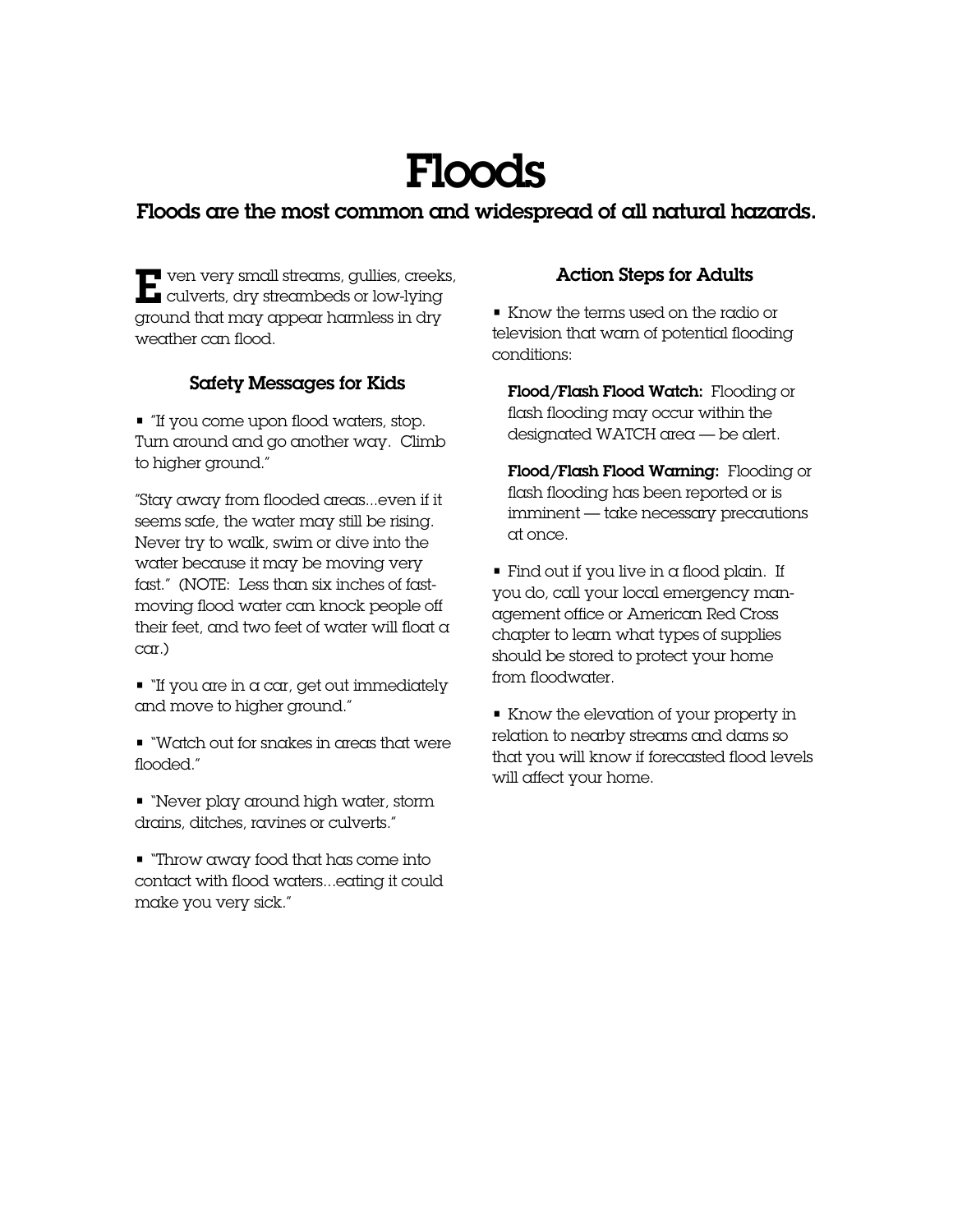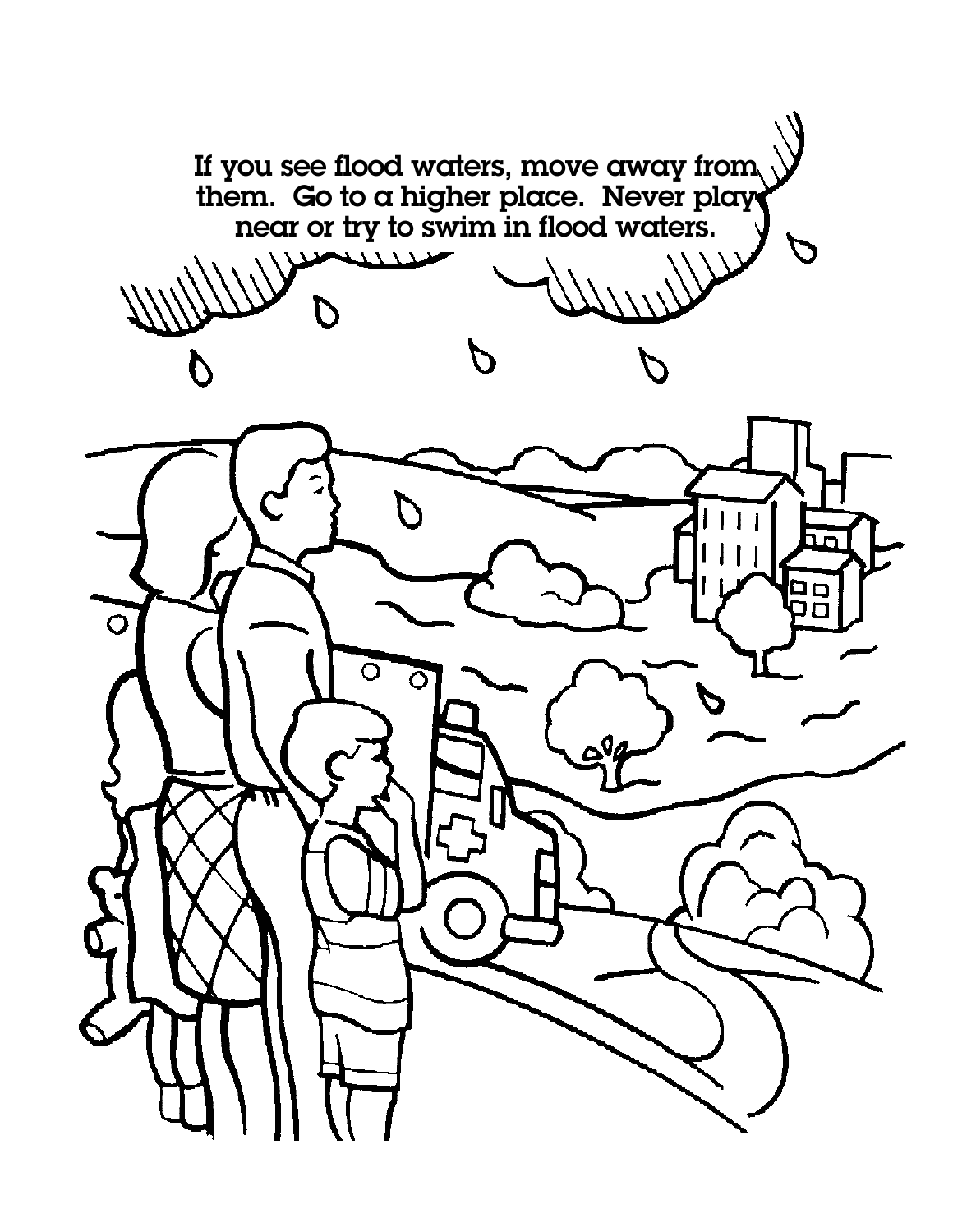# Winter Storms

### A winter storm can range from several inches of snow over a few hours to blizzard conditions that last several days.

inter storms can last several days  $\mathbf W$ inter storms can last several days and be accompanied by high winds, freezing rain or sleet, heavy snowfall and extreme cold. People can become stranded on the road or trapped at home, without utilities or other services. Most of the United States is at some risk from winter storms.

### Safety Messages for Kids

 $\blacksquare$  "The best way to stay safe in a snowstorm is to stay inside."

• "If you go outside to play after a snowstorm, dress in many layers and wear a hat and mittens. Come inside often for warm-up breaks."

 $\blacksquare$  "If you start to shiver a lot or get very tired...or if your nose, fingers, toes or ear lobes start to feel numb or turn really pale… come inside right away and tell an adult."

### Action Steps for Adults

• There are ways to dress children in cold weather that will keep them warmer. Many layers of thin clothing are warmer than single layers of thick clothing. One of the best ways to stay warm is to wear a hat; most body heat is lost through the top of the head. Keep hands and feet warm too. Mittens are warmer than gloves. Covering the mouth with a scarf protects lungs from extremely cold air.

• Teach children how to watch for signs of frostbite and hypothermia. A loss of feeling and a white or pale appearance in fingers, toes, nose or ear lobes are symptoms of frostbite. Uncontrollable shivering, slow speech, memory lapses, frequent stumbling, drowsiness and exhaustion are symptoms of hypothermia. If you suspect frostbite or hypothermia, warm the child and seek immediate medical assistance.

• Children should also avoid overexertion. Cold weather puts an added strain on the heart.

• In your home, have available some kind of emergency heating equipment and fuel so you can keep at least one room of your home warm. If your furnace is controlled by a thermostat, and the power goes out, you will need emergency heat.

 $\blacksquare$  If you are trapped in your car during a snowstorm, stay there. Leave the car only if help is visible within 100 yards. To attract attention, hang a brightly colored cloth on the radio antenna and raise the trunk. Turn on the car's engine for about 10 minutes each hour. Run the heater and turn on the dome light when the car is running. Keep the exhaust pipe clear of snow and open a downwind window slightly for ventilation.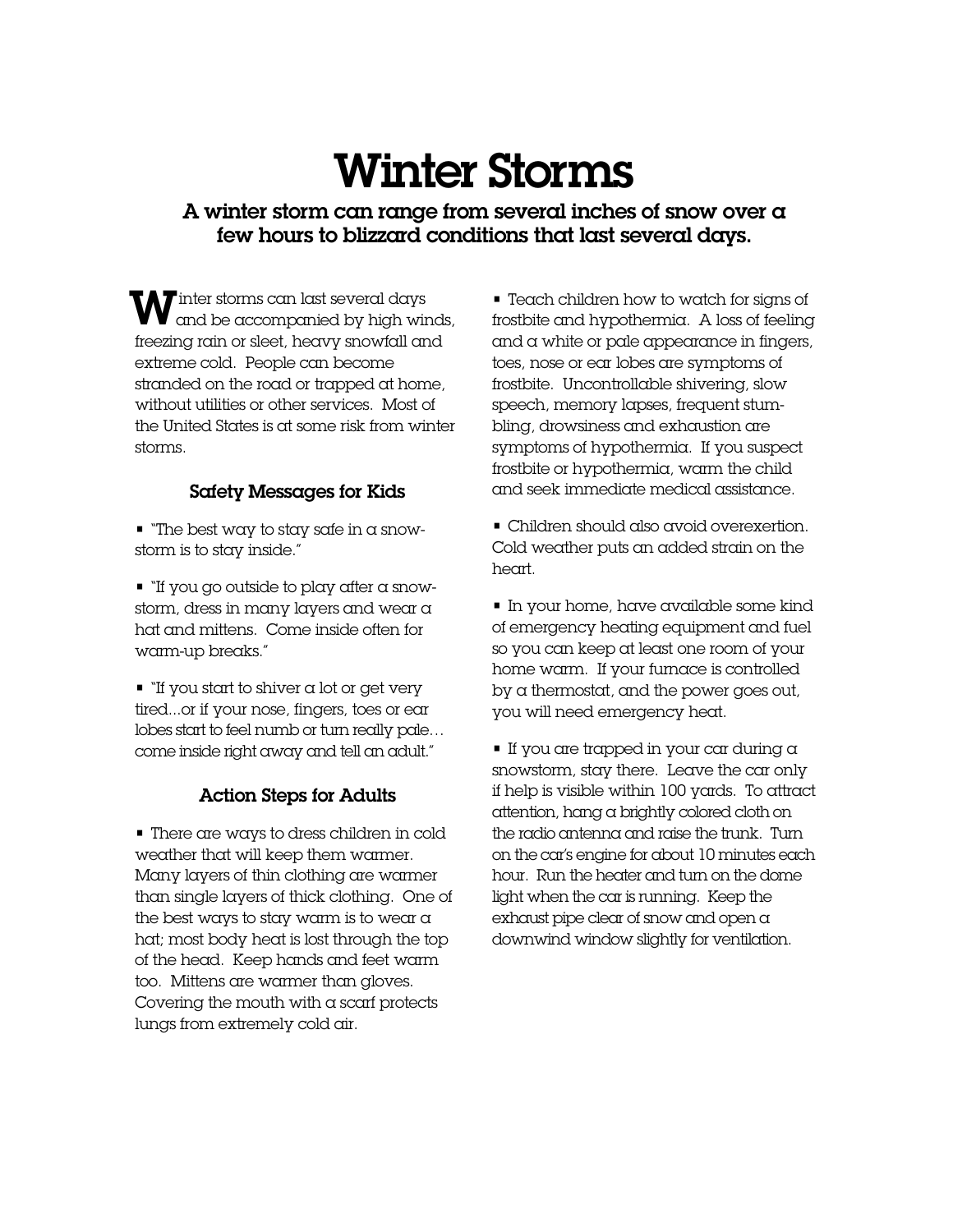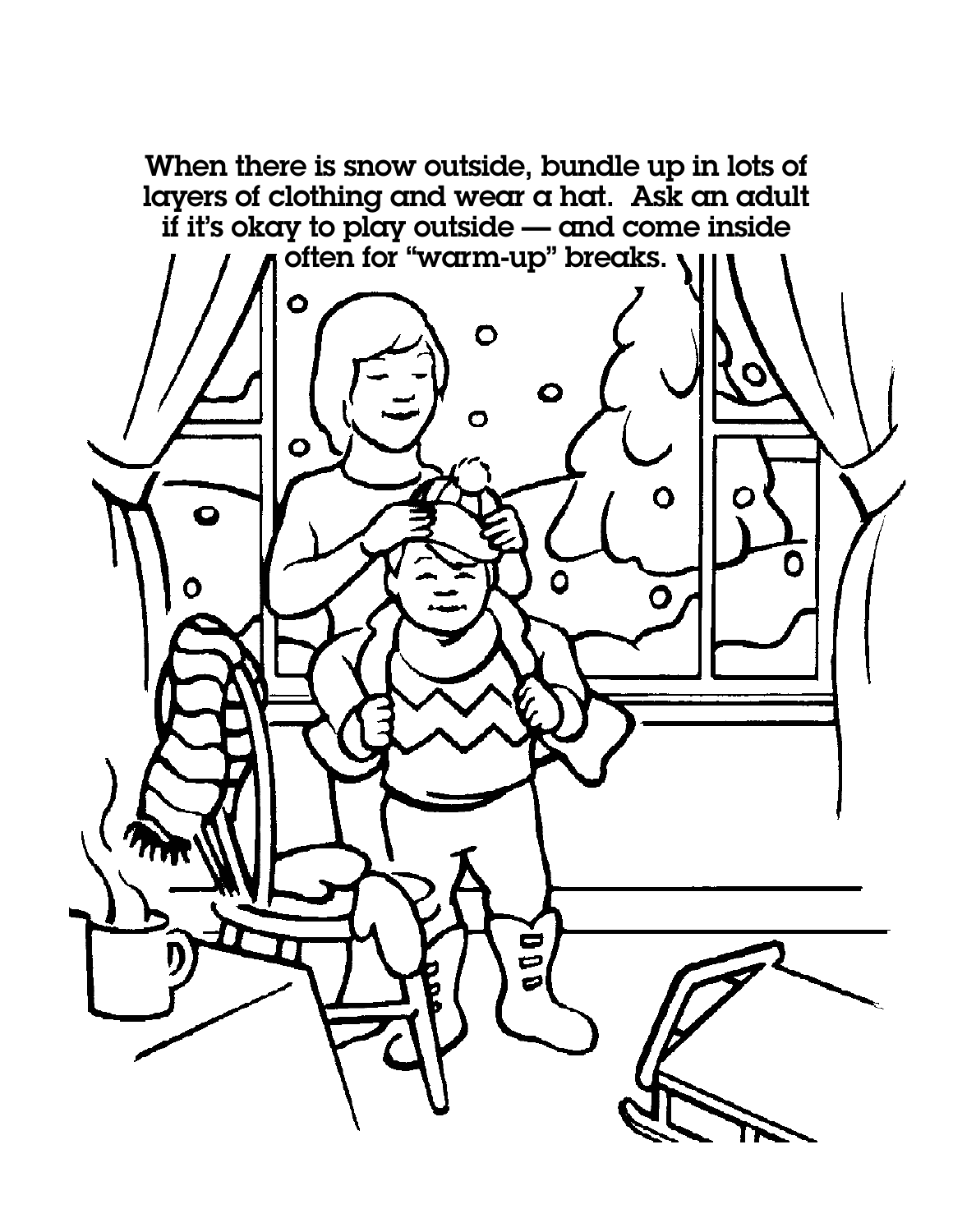# **Earthquakes** Earthquakes can happen anywhere, anytime.

 $\sum$ n earthquake is a sudden, fast shaking<br>of the earth. One can strike without of the earth. One can strike without warning — causing fires, explosions and landslides. Earthquakes happen when rock that is below the earth's surface breaks and shifts. People in all states are at some risk from earthquakes.

### Safety Messages for Kids

• "If you're indoors during an earthquake, drop, cover and hold on. Get under a desk, table or bench...hold on to one of the legs and cover your eyes. If there's no table or desk nearby, sit down against a wall. Pick a safe place where things will not fall on you, away from windows, bookcases or tall, heavy furniture."

• "Wait in your safety spot until the shaking stops, then check to see if you are hurt. Check the people around you too. Move carefully and watch out for things that have fallen. Be ready for smaller earthquakes called aftershocks."

• "Be on the lookout for fires. Earthquakes can cause fire alarms and fire sprinklers to go off. If you must leave a building after the shaking stops, use the stairs, not the elevator."

![](_page_20_Picture_6.jpeg)

•"If you're outside in an earthquake...stay outside. Move away from buildings, trees, street lights and power lines. Crouch down and cover your head."

 $\blacksquare$  "If you are in a car, stay there with your seatbelt fastened."

### Action Steps for Adults

• Help children understand what to expect in an earthquake and how to protect themselves.

• With children, find safe places in every room of your home or the classroom. Practice "drop, cover and hold on"...getting under a table or other sturdy object. Look for safe places inside and outside of other buildings where you spend time.

• Explain that it is dangerous to run outside when an earthquake happens because falling objects can hurt people.

• Tell children to be prepared for aftershocks — smaller earthquakes that can happen over a period of weeks (and sometimes months) after the first earthquake. Be sure they know to go to a safe place during aftershocks.

• At home, bolt down water heaters and gas appliances. Place large or heavy objects and fragile items (such as glass or china) on lower shelves. Securely fasten shelves to walls. Brace or anchor high or top-heavy objects.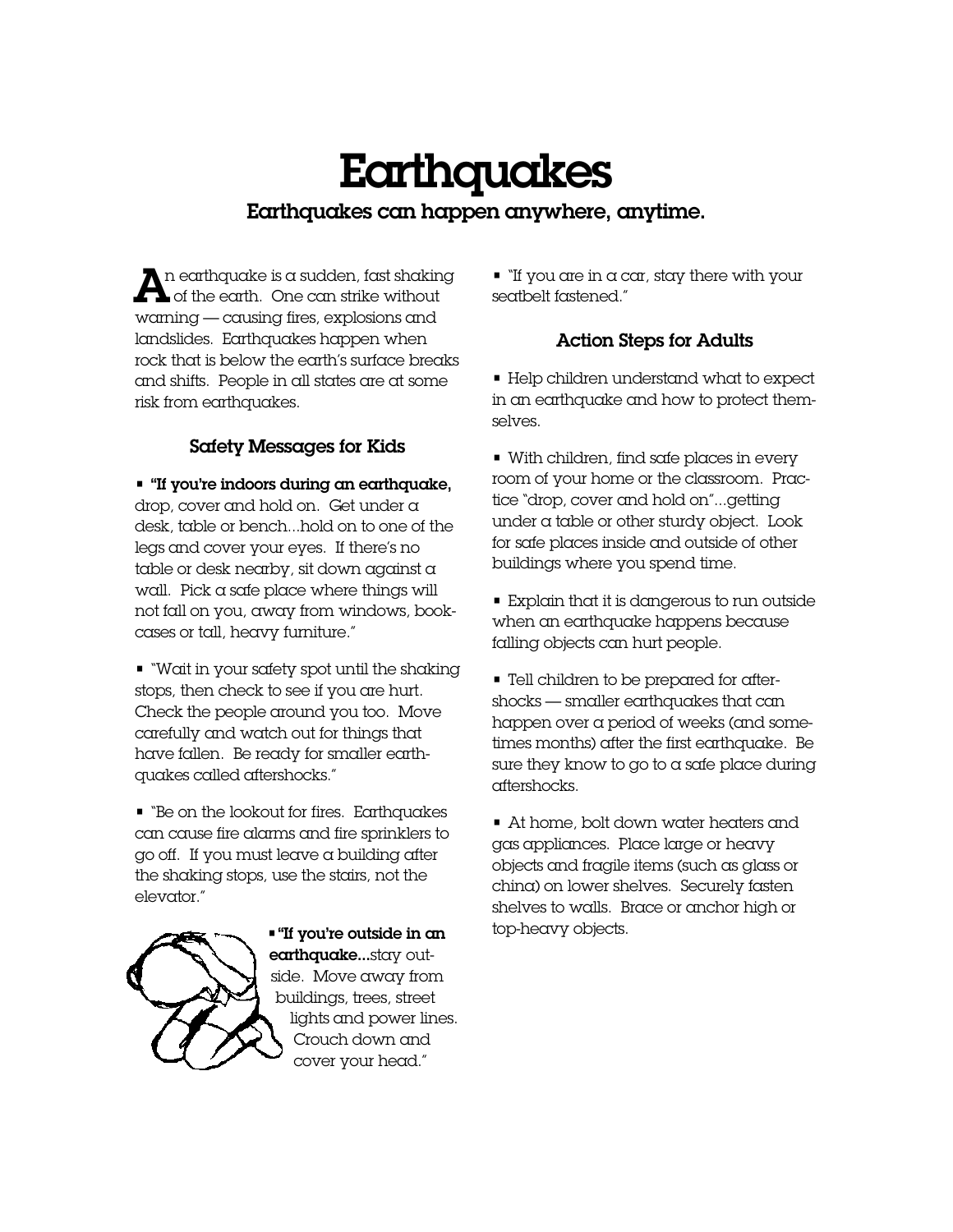![](_page_21_Picture_0.jpeg)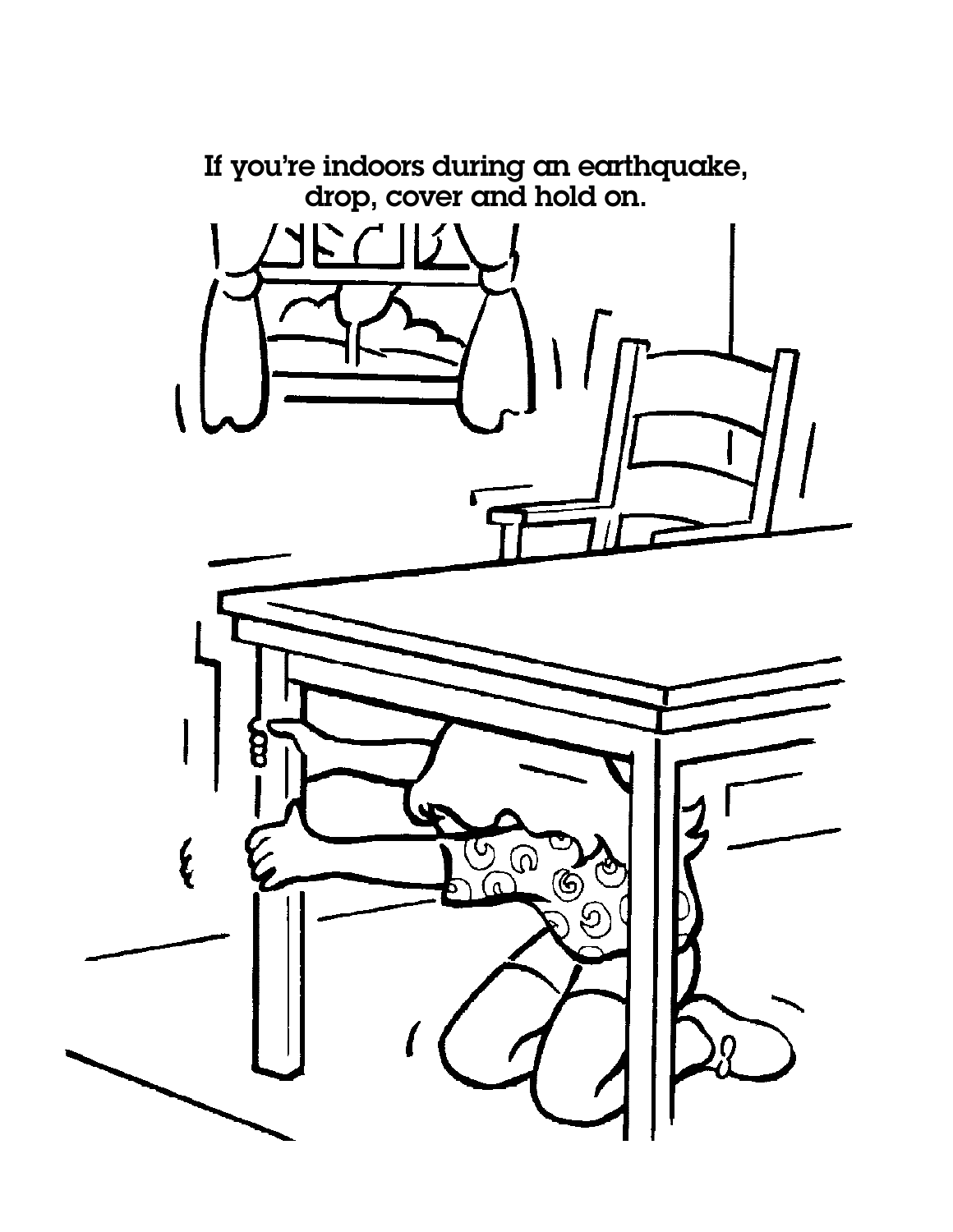### Disaster Supplies Kit Assemble Disaster Supplies Kits with Your Children.

 $\blacksquare$  ollowing a disaster, basic services —<br>electricity, water, gas, telephones —  $\blacksquare$  electricity, water, gas, telephones may be cut off for days. Or, you may have to evacuate at a moment's notice. You probably won't have time to shop or search for the supplies you'll need. Gather the supplies you'll need to deal with the situation *now*, before disaster strikes.

### Action Steps for Adults

Plan an activity with children to put together disaster supplies kits.

### At home, your kits should contain:

• One gallon of water per person per day

• Non-perishable food: ready-to-eat canned meats, fruits and vegetables; canned juices, milk and soup; sugar, salt and pepper; high energy foods such as peanut butter, jelly, crackers, nuts, health food bars, trail mix; comfort foods such as cookies, hard candy and sweetened cereal. Don't forget a non-electric can opener!

• A first aid kit that includes your family's prescription medications (ask your doctor about proper ways to store medicine)

• Emergency supplies and tools including a battery-operated radio, flashlight and plenty of extra batteries

• One change of clothing and footwear per person, and one blanket or sleeping bag per person

• Sanitation supplies: toilet paper, soap, personal hygiene items

• Special items for infant, elderly or disabled family members

• An extra set of car keys and cash, traveler's checks and a credit card

Store enough supplies to last at least three days. Keep them in sturdy, easy-to-carry containers such as backpacks, duffle bags or covered trash containers. Store your kits in a safe, convenient place known to all family members — preferably in a cool, dry, dark place. Keep a smaller version of this kit in the trunk of your car. You should also keep important family documents in a waterproof container.

### In the classroom, your kit should contain:

- class roster
- first aid kit
- battery-operated radio
- work gloves
- flashlights
- extra batteries
- non-perishable food items; crackers, cookies, trail mix
- plastic trash bags
- other items as your school requires

Ask children to help you remember to keep your kits in working order: change the water and food every six months; replace batteries at least twice a year. You might have them make calendars or posters with these dates marked on them. And ask children to think of items that they would like to include in their own disaster supplies kit, such as books or games or appropriate non-perishable food items.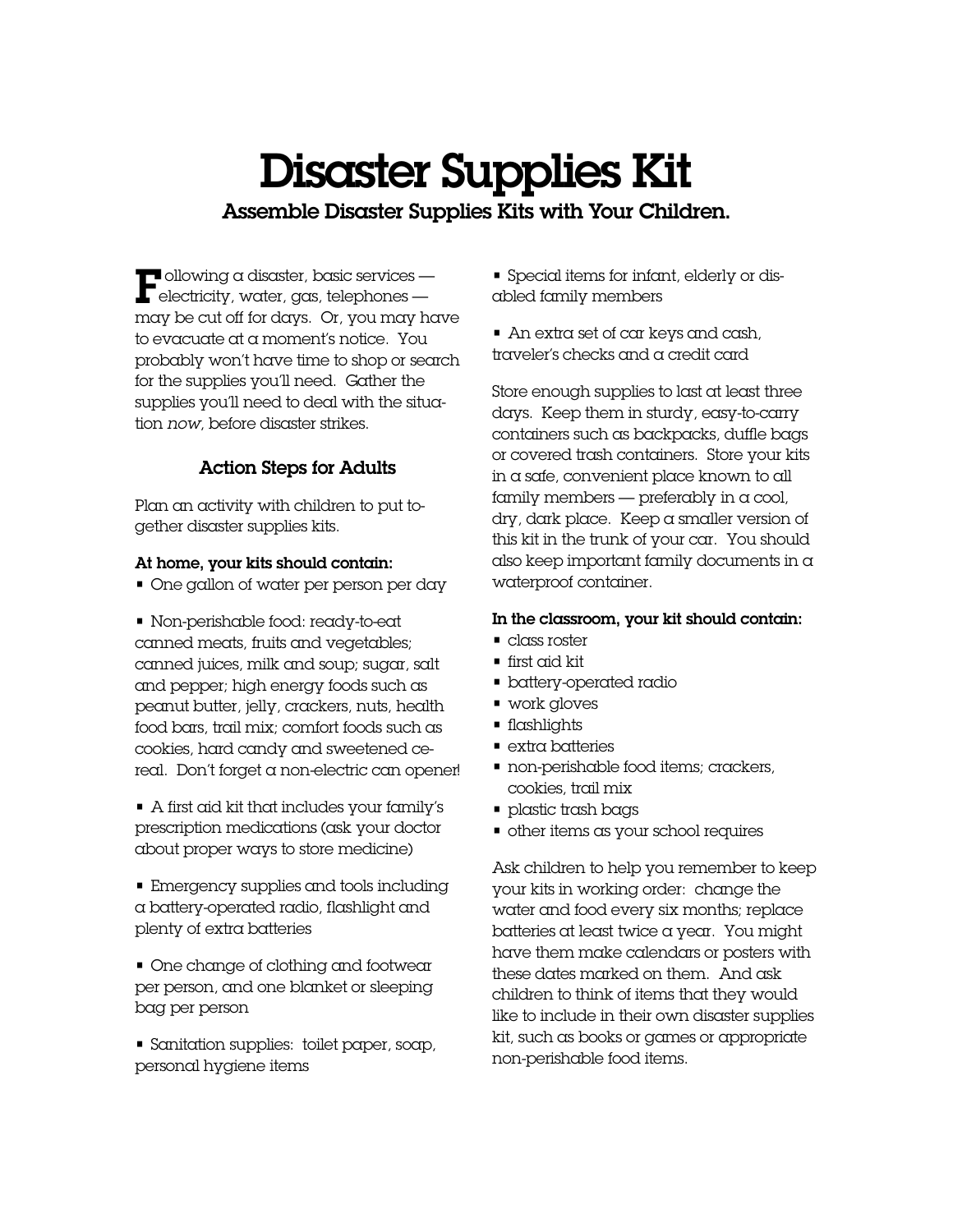We can keep supplies that will help us if a disaster happens. Put together a disaster supplies kit today!

![](_page_23_Picture_1.jpeg)